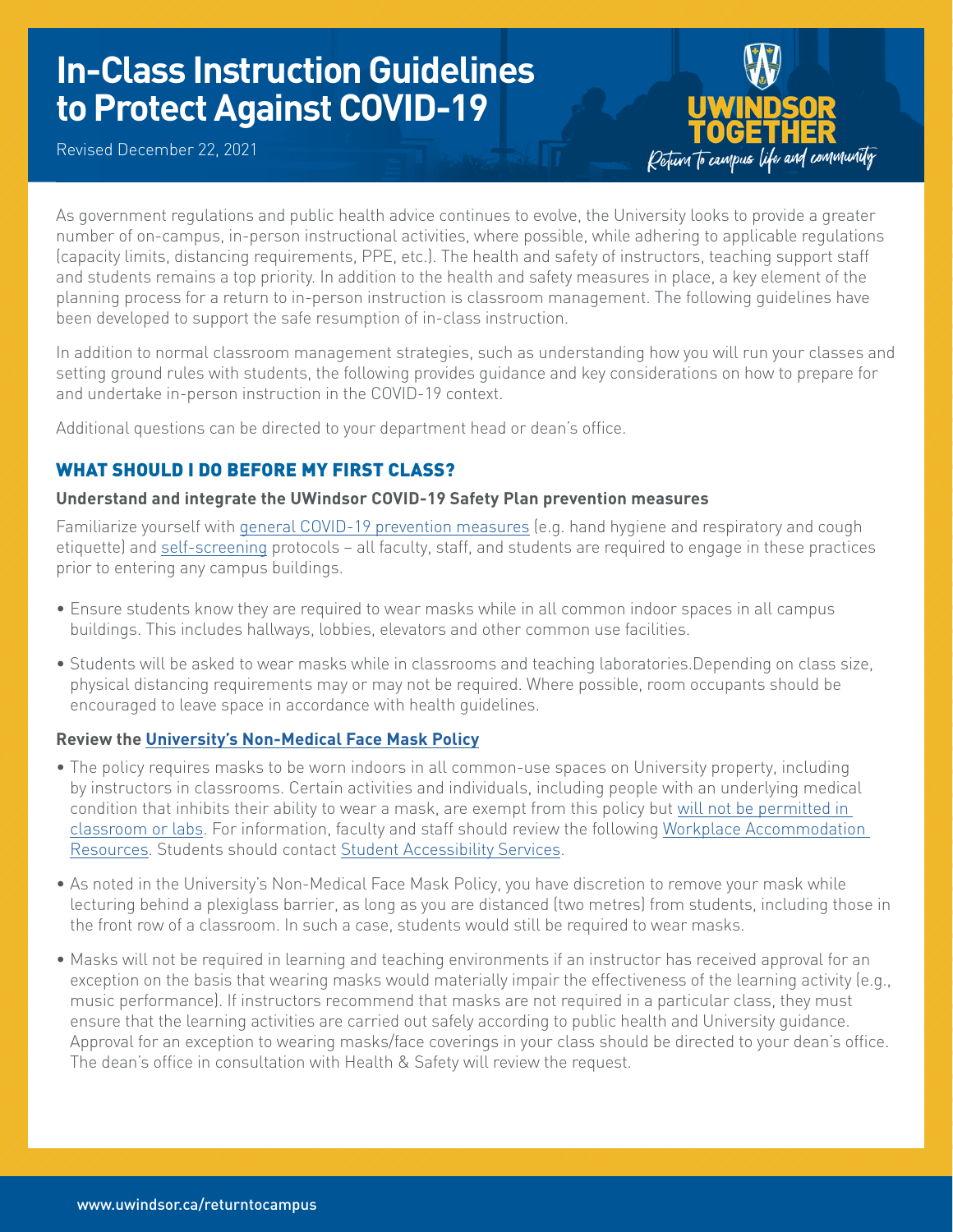## **Review your department safety plan**

• Review your department [COVID-19 Safety Plan Checklist](https://www.uwindsor.ca/returntocampus/sites/uwindsor.ca.returntocampus/files/appendix_a_covid-19_safety_checklist.pdf) for classroom cleaning and hygiene practices and supplies, ensuring awareness of any instructor or teaching support staff responsibilities. Questions regarding this safety plan should be directed to your department head, dean or the contact identified on the Safety Plan Checklist.

## **Visit and prepare your classroom**

- When your faculty/department indicates that classrooms are ready for the term and may be entered, visit your classroom to familiarize yourself with the room and equipment.
- Assess the physical distancing setup (where applicable) and the directions for movement throughout the classroom.
- Plan for any materials you will be required to bring into the classroom each session, such as a [wireless](https://uwindsor.teamdynamix.com/TDClient/1975/Portal/Requests/ServiceDet?ID=23887)  [microphone](https://uwindsor.teamdynamix.com/TDClient/1975/Portal/Requests/ServiceDet?ID=23887), chalk, whiteboard markers, erasers, etc. Questions related to teaching materials should be directed to your department head or dean.
- On the first day of class, complete a numbered seat listing (using class lists and seating charts) for every class and lab and ensure compliance throughout the semester. Visit the [Classroom Seating Protocols](https://www.uwindsor.ca/returntocampus/477/classroom-seating-protocols) page on the Return to Campus website for more information.

## **Connect with your teaching team**

• Connect with the members of your teaching team (co-instructor(s), course coordinator, GA(s)/TA(s), technical support staff), to discuss the teaching plan and ensure they are familiar with the prevention measures, [self](https://www.uwindsor.ca/returntocampus/339/self-assessment-questionnaire)[screening practices](https://www.uwindsor.ca/returntocampus/339/self-assessment-questionnaire), [space logistics and considerations](https://www.uwindsor.ca/returntocampus/418/building-and-facilities-protocols), and [mask protocols](https://www.uwindsor.ca/returntocampus/341/wear-mask).

## **Connect with your students**

- Reach out to students enrolled in the in-person course sections to share your expectations for them, including in-class behaviour, participation, and interaction with you and the teaching team.
- Prepare students for the safety practices of the in-person experience, including the general COVID- 19 prevention measures and [self-screening practices](https://www.uwindsor.ca/returntocampus/339/self-assessment-questionnaire), [space logistics and considerations,](https://www.uwindsor.ca/returntocampus/418/building-and-facilities-protocols) and [mask protocols](https://www.uwindsor.ca/returntocampus/341/wear-mask). A [campus orientation presentation](https://www.uwindsor.ca/returntocampus/sites/uwindsor.ca.returntocampus/files/rtc_classroom_presentation.pptx) (PowerPoint) and [video](https://www.youtube.com/watch?list=PLs_4xnKaG9Y-c8aGCaRJNsWmv4gUP9CqH&v=nJ5u9DKKW-g) have been prepared to inform students on expectations. Instructors may wish to share these resources with their students in advance of classes.
- Ensure students are aware that the University has [suspended the need for a doctor's note or medical certificate](https://ask.uwindsor.ca/app/answers/detail/a_id/577) for absences if experiencing COVID-19 symptoms. The Illness Reporting form will be open in [UWinsite Student](http://www.uwindsor.ca/registrar/uwinsite-student) during normal term dates up until the end of the Winter 2022 semester. It may be a good idea to provide this link directly in course syllabi: [https://www.uwindsor.ca/returntocampus/475/reporting-illness](https://www.uwindsor.ca/returntocampus/475/reporting-illness )
- If your course is using a dual-delivery model (Hy-Flex) and you are uncertain how to contact only those students enrolled in an in-person section, contact the Office of Open Learning or your department head.

## WHAT'S IMPORTANT TO SHARE WITH STUDENTS DURING THE FIRST CLASS?

### **Orient students to the space**

Guide students where to sit in the re-organized space and encourage them to leave space where possible. Students should be reminded that the spot they choose will be assigned to them for the duration of the semester.

Ensure they are familiar with the flow of traffic in the room (there should be clearly marked signs showing which direction to enter/exit the room, move through aisles, etc.). If cleaning supplies are available, such as a hand sanitizer dispenser, note their location(s).

### **Remind students of the institutional safety measures**

• Reiterate your expectations for in-class behaviour, participation, and interaction with you and the teaching team. A [campus orientation presentation](https://www.uwindsor.ca/returntocampus/sites/uwindsor.ca.returntocampus/files/rtc_classroom_presentation.pptx) (PowerPoint) and [video](https://www.youtube.com/watch?list=PLs_4xnKaG9Y-c8aGCaRJNsWmv4gUP9CqH&v=nJ5u9DKKW-g) have been prepared to inform students on expectations. Instructors may wish to share these tools with their students in advance of classes.